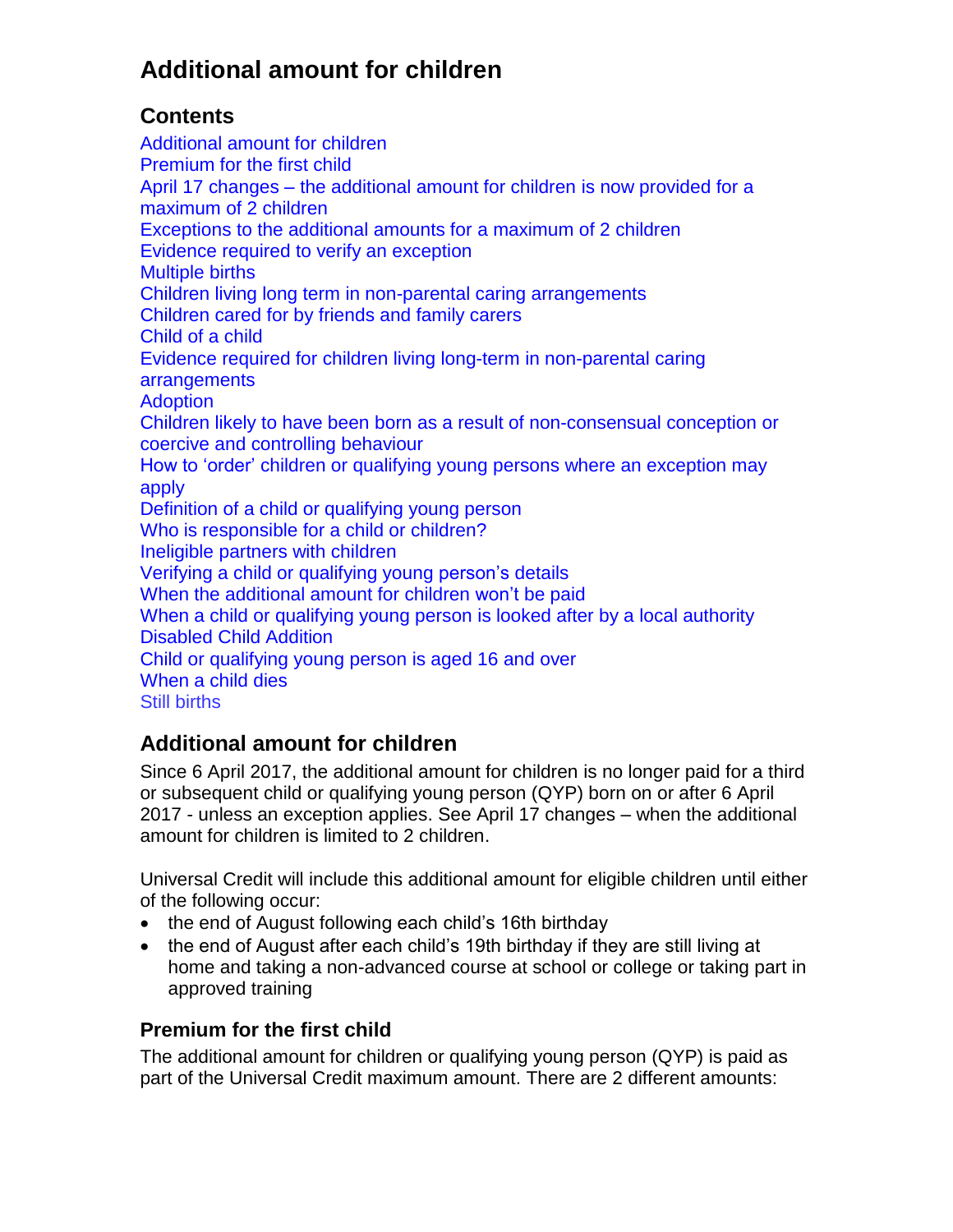- a higher amount for the first child or QYP, if the child was born before 6 April 2017)
- a standard amount for any subsequent children or QYPs or for all children born after 6 April 2017.

See Rates for Universal Credit.

The higher amount will **only** be paid if the first child or QYP is born before 6 April 2017. The standard rate will be paid for all children born after 6 April 2017 regardless of whether they are the first child.

### <span id="page-1-0"></span>**April 17 changes – the additional amount for children is now provided for a maximum of 2 children**

Claimants are able to receive an additional amount for any children born before 6 April 2017 regardless of when the claim to Universal Credit was made. However, if a third or subsequent child or qualifying young person (QYP) is born on or after 6 April 2017, they will not receive an additional amount for that child or QYP unless an exception applies. See Exceptions to the additional amount for a maximum of 2 children.

Universal Credit will continue to pay an additional amount for any child born before 6 April 2017.

If a single parent claiming Child Tax Credits forms a couple with a single parent already receiving Universal Credit, the Child Tax Credit claimant and their children will be added to the Universal Credit claim.

The newly formed household will be able to receive a child amount for any children before 6 April 2017. However, they won't be entitled to an additional amount for any third or subsequent child or QYP born on or after 6 April 2017 unless an exception applies. Children may need to be re-ordered in the new household, see 'How to 'order' Children or Qualifying Young Person(s) where an exception may apply' below.

#### <span id="page-1-1"></span>**Exceptions to the additional amounts for a maximum of 2 children**

A number of exceptions apply to the two child maximum. This is because some parents are not in the same position as others to make the same choices about the number of children in their family.

Exceptions will apply to a third or subsequent child or qualifying young person (QYP) who:

- $\bullet$  are born as part of a multiple birth for example twins, except for the first child of that birth
- is likely to be born as a result of non-consensual conception, or at a time when the claimant was subject to ongoing control or coercion by the other parent of the child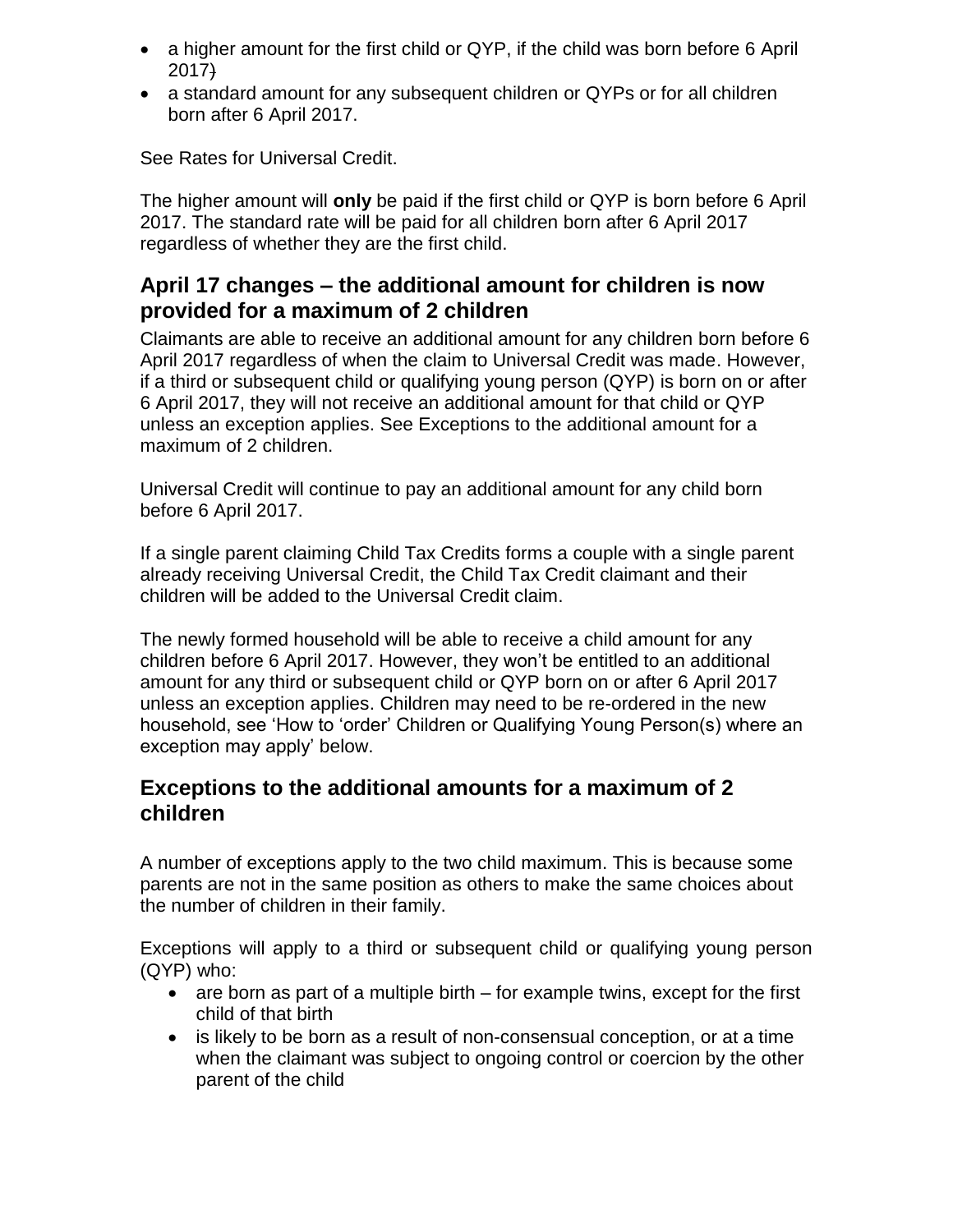To determine which child or QYP is the third or subsequent in the household, they are ordered according to a set of rules. See How to 'order' Children or Qualifying Young Person(s) where an exception may apply below.

From 28 November 2018 claimants will be able to get the child amount for any child or QYP who:

- is adopted from local authority care
- is living with the claimant as part of either:
	- a formal caring arrangement (such as a child arrangement order or special guardianship) or was in such an arrangement until their 16<sup>th</sup> birthday and has continued living with the claimant
	- an informal caring arrangement (often known as kinship care  $fin$ England), friends and family care or connected persons care) where it is likely they would otherwise be likely to be looked after by the local authority
- is born to a child aged under 16, for whom the claimant is also responsible

Children or QYPs in caring arrangements, or who are adopted from local authority care, will be discounted when ordering the children in the household. These children or QYPs will not affect any amounts the claimant may be able to get for any other children in the household.

### <span id="page-2-0"></span>**Evidence required to verify an exception**

If a claimant adds any children or qualifying young person (QYP) to an existing Universal Credit claim and that child meets one of the exception criteria, they must provide relevant evidence. Further details of what evidence is required can be found in the sections below.

If evidence of an exception is not provided within 14 days from the date requested (change of circumstances) or 1 month from the date requested (new claim including any declarations made within the first Assessment Period) the exception cannot be applied.

In cases where a claimant has already declared an exception with HM Revenue and Customs (HMRC) - for example, when claiming Child Tax Credit, DWP will receive confirmation. Once confirmed the exception will be applied, without asking for evidence again.

### <span id="page-2-1"></span>**Multiple births**

The multiple birth exception applies to all third or subsequent children or QYPs in a household who are born to a claimant as part of a multiple birth - apart from one child in that birth (the first in the order).

#### **Example:**

A claimant has 2 children on their claim, they then have twins. The additional amount for children will only be paid for one child in that multiple birth (meaning that in total the claimant will be entitled to an amount for 3 out of their 4 children).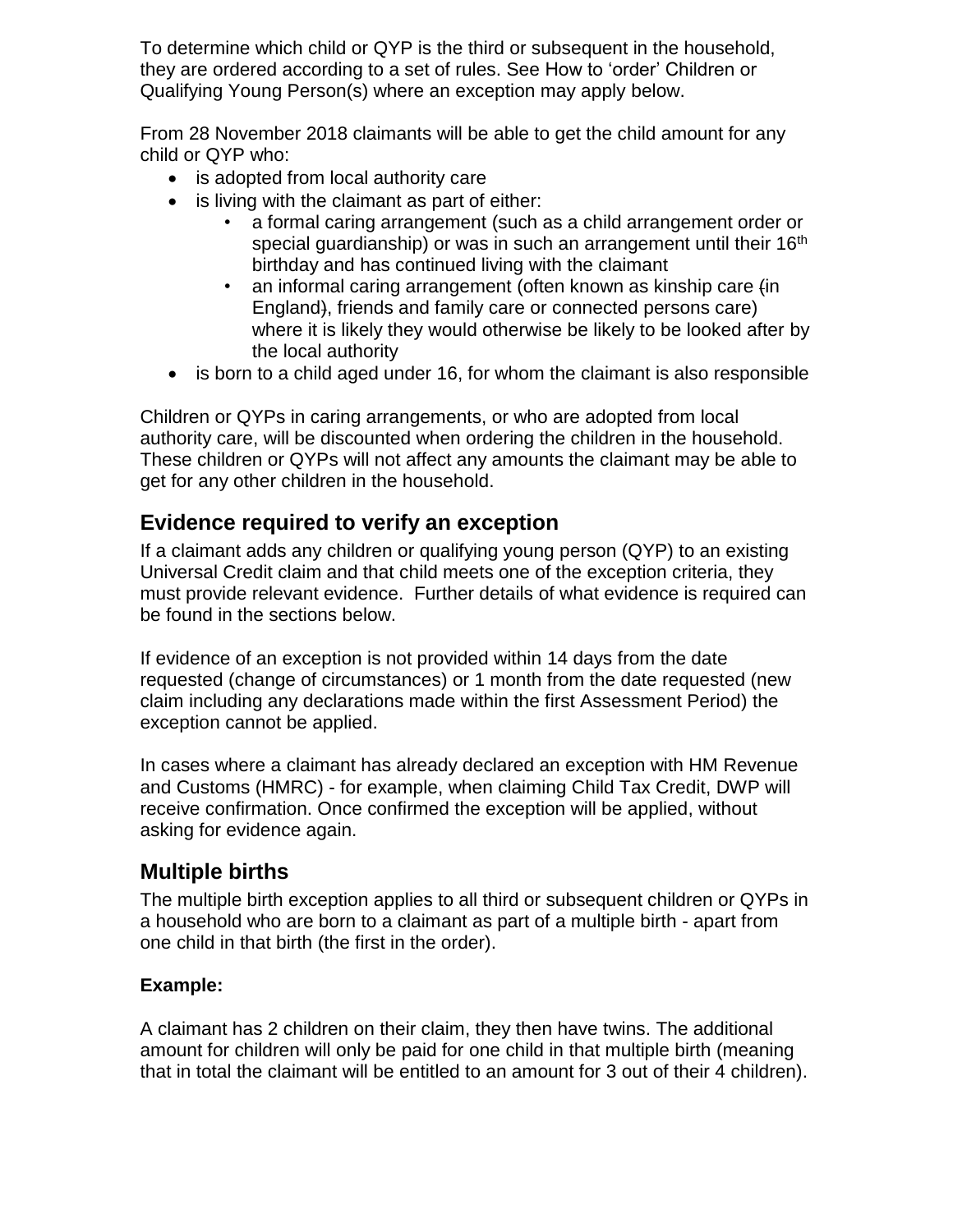A claimant currently has 2 children on their claim then has triplets. The additional amount for children will only be paid for 2 of the children in that multiple birth (meaning that in total the claimant will be entitled to an amount for 4 out of their 5 children).

If the first child of the multiple birth is either the first or second child in the household, the additional child amount of Universal Credit will also be awarded for that child (the first born of the multiple birth).

The claimant must provide the birth certificate of all of the children in the multiple birth as evidence for the exception.

### <span id="page-3-0"></span>**Children living long term in non-parental caring arrangements**

This exception will apply to all children or qualifying young persons (QYP) who are either:

- being cared for by friend or family carers (this cannot be the parent of the child) as an alternative to being taken into local authority care (this may be a formal or informal arrangement)
- born to a child aged under 16 for whom the claimant is also responsible.

### <span id="page-3-1"></span>**Children cared for by friends and family carers**

Friends and family care is an arrangement where a child or qualifying young person (QYP) who cannot be cared for by their parent(s) goes to live with a relative or a friend for an extended period of time, not just at weekends or for two weeks in holidays. This can be grandparents, siblings, aunts, uncles or other relatives, godparents, step-grandparents or other adults who have a relationship with or connection to the child.

These can be:

- informal arrangements made by their parents with a close relative for example, because a parent has died
- formal arrangements, such as where a Guardianship Order is in place

The following conditions must be met for an informal caring arrangement to be considered for an exception – that it is likely that the child would otherwise have to be looked after by a local authority. In these circumstances the friend or family carer must provide evidence from a social worker to support this.

The exceptions do not apply when a claimant is the parent or step-parent of the child. The exception will apply if a claimant has any of the arrangements listed in the paragraph below in place. See Evidence required for Children living long term in non-parental caring arrangements.

## <span id="page-3-2"></span>**Child of a child**

Where a child or a qualifying young person (QYP), under 16, for whom the claimant is responsible becomes the parent of a child, the new child should be exempt if they are also within the claimant's household.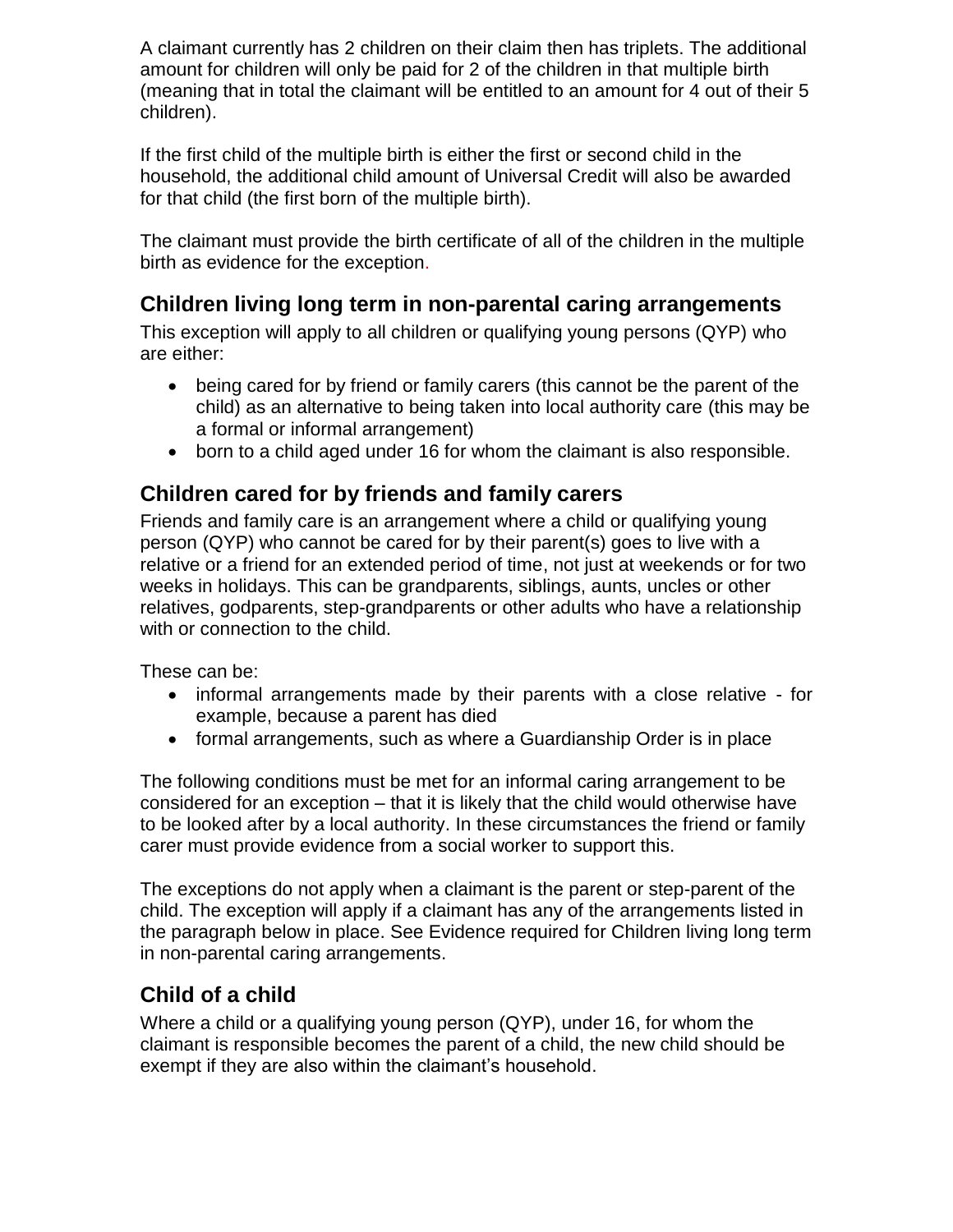This exception will remain in place until the young parent leaves the household or turns 16 and is able to claim in their own right.

### <span id="page-4-0"></span>**Evidence required for children living long-term in non-parental caring arrangements**

For evidence of formal arrangements, the claimant must provide one of the following:

- entitlement to Guardian's Allowance
- Special Guardianship Order
- Child Arrangement Order
- appointment as a guardian

Scotland only

- Kinship Care Order
- permanence order which gives legal parental responsibilities or rights

For evidence of informal arrangements, the claimant must provide the form 'Support for a child who is informally living with you where it is likely that they would otherwise be looked after by a local authority'. This can be downloaded from GOV.UK. The form must be signed by a local authority social worker**.**

If claiming for a child of a child, the claimant must provide the birth certificate of the newly declared child.

### <span id="page-4-1"></span>**Adoption**

This exception applies to any child or qualifying young person (QYP) who is adopted by a claimant from local authority care. The exception will not apply if:

- either the claimant or the claimant's partner is the biological parent of the child or QYP
- either the claimant or the claimant's partner was the child's or QYP's stepparent immediately prior to adoption
- the child or QYP is adopted from abroad

This is to ensure the exception only applies when the child or QYP would otherwise be in local authority care.

The claimant will need to supply either of the following to verify this exception:

- an adoption certificate
- if the adoption has not yet been formally completed written evidence from a social worker which includes the date the child was placed with them and the name of the child and adoptive parent(s).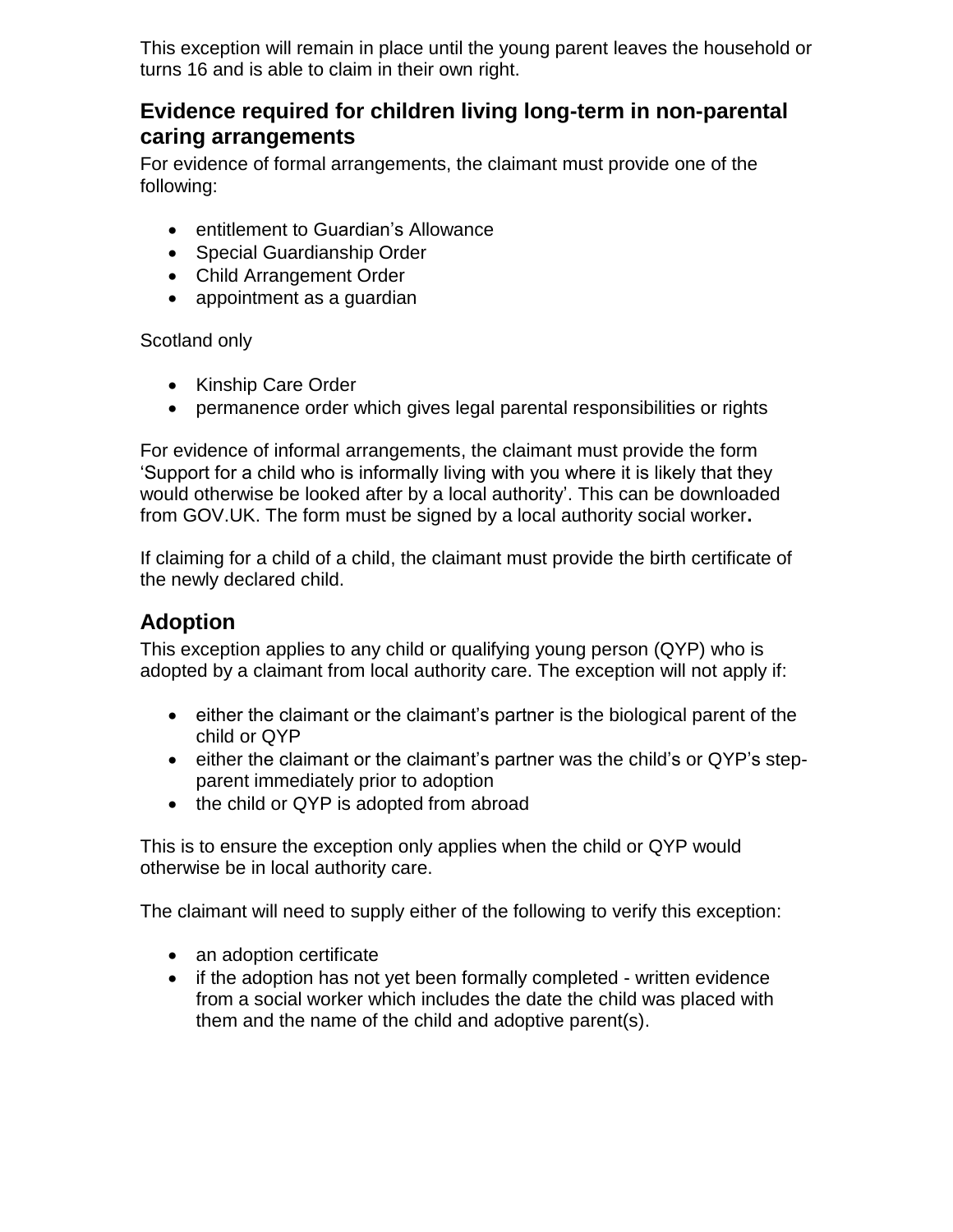#### <span id="page-5-0"></span>**Children likely to have been born as a result of non-consensual conception or coercive and controlling behaviour**

This includes third or subsequent children likely to have been conceived:

- as a result of non-consensual conception
- at a time when the claimant was in a coercive or controlling relationship with the other parent of the child

In order to claim this exception, the claimant must no longer be living with the other biological parent of the child.

A claimant who was subject to coercion or control by the other biological parent of the child at the time the child was conceived, is to be treated as not having consented to the sexual intercourse that led to the conception.

It is very important to have this exception in place to ensure that a claimant in these circumstances get the support they need in a not overly intrusive manner.

The claimant must provide either of the following evidence:

- evidence of a conviction or Criminal Injury Compensation scheme decision relating to the child
- form 'Support for a child conceived without your consent, including rape or while you were in a coercive or controlling relationship' - this can be downloaded from GOV.UK

The claimants must take the above form to their chosen third party professional body to be completed. Detailed instructions on how to complete the forms and guidance for third party professional bodies can be found on GOV.UK.

Third party professional bodies include:

- health care professions, including GPs, other doctors and nurses, midwives and health visitors
- registered social workers
- approved, specified organisations such as specialist rape charities recognised by the Secretary of State (Universal Credit) or by the Treasury (Child Tax Credit)

DWP staff will not question the claimant about the incident other than to take the claim and receive the supporting evidence and information. Any data or information received will be handled in accordance with the rules that DWP already use for holding and using extremely sensitive data.

### <span id="page-5-1"></span>**How to 'order' children or qualifying young persons where an exception may apply**

To decide if a child or qualifying young person (QYP) is the third or subsequent child, the children and QYPs in a household are automatically ordered according to the following rules: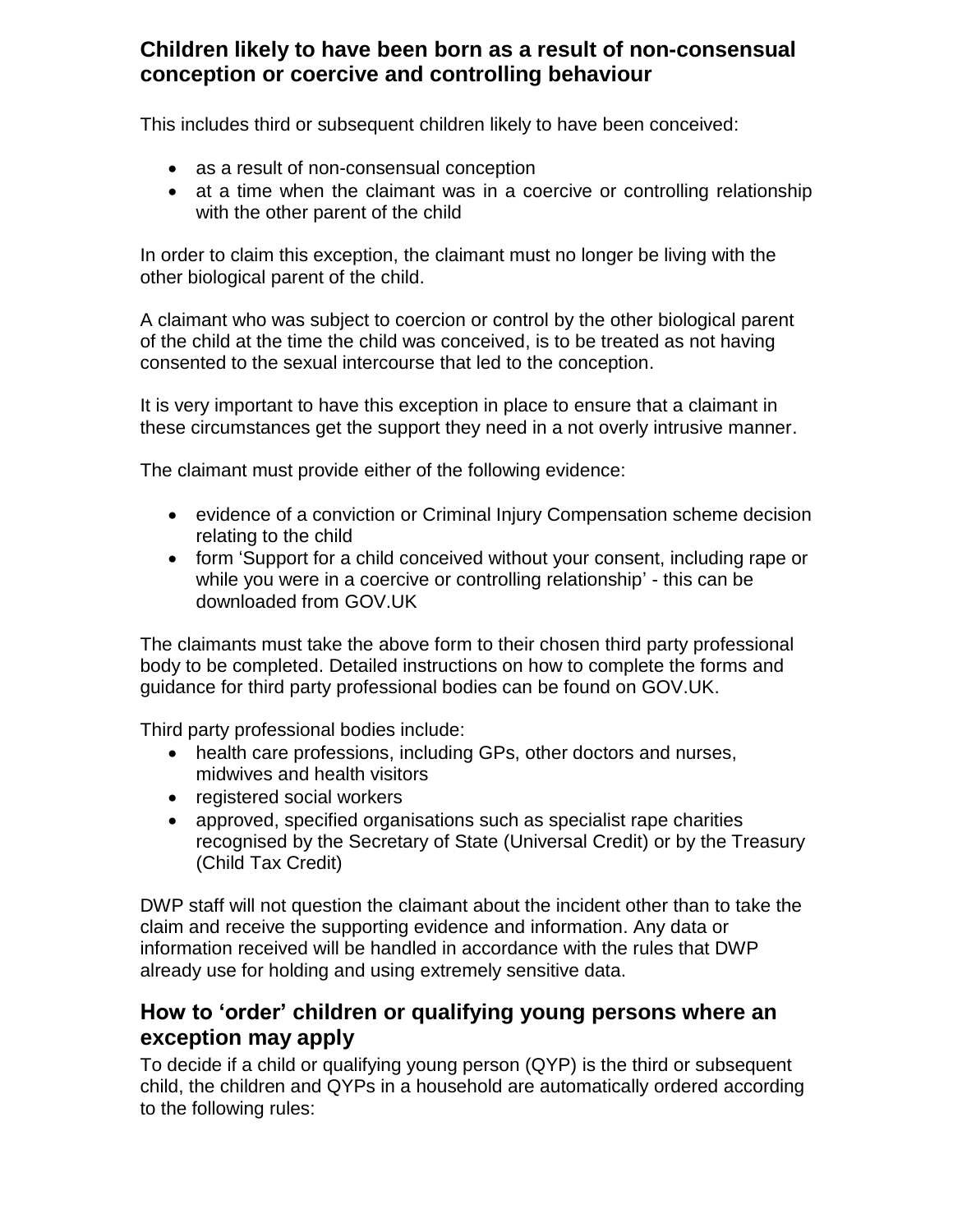- if any children are in non-parental caring arrangements (including a child of a child) or adopted when they would otherwise be in local authority care, these children will be disregarded when ordering the children – a child element will be payable for them regardless of the order they joined the household.
- each remaining child or QYP is ordered according to their date of birth from the earliest to the latest date

#### <span id="page-6-0"></span>**Definition of a child or qualifying young person**

A child is someone under the age of 16.

A qualifying young person is someone aged over 16 in the following situations:

- from their 16<sup>th</sup> birthday until 31 August following that birthday whether or not they are in full time education or training
- $\bullet$  up to 31 August following their 19<sup>th</sup> birthday if they are enrolled in, or have been accepted for approved training or a course of non-advanced education which averages over 12 hours per week during the term.

The education or training must have started before they reach 19, or they must have been enrolled or accepted to undertake that education or training before then.

A person in receipt of Universal Credit, Employment and Support Allowance or Jobseeker's Allowance in their own right is not a qualifying young person.

### <span id="page-6-1"></span>**Who is responsible for a child or children?**

A person will be able to claim an additional amount for a child if they have main responsibility for the care of that child or qualifying young person (QYP). This will normally be the person they live with most of the time - but not in all circumstances.

For Universal Credit purposes, the person with the main caring responsibility is known as the lead carer.

Where the child or QYP normally lives with two people in separate households, they will be asked to jointly nominate the person who will be the lead carer.

If they cannot agree, a decision maker will decide who the responsible person is. This will be based on who has main caring responsibilities for the child or QYP.

Only one benefit unit can receive the additional amount for children for a child or QYP.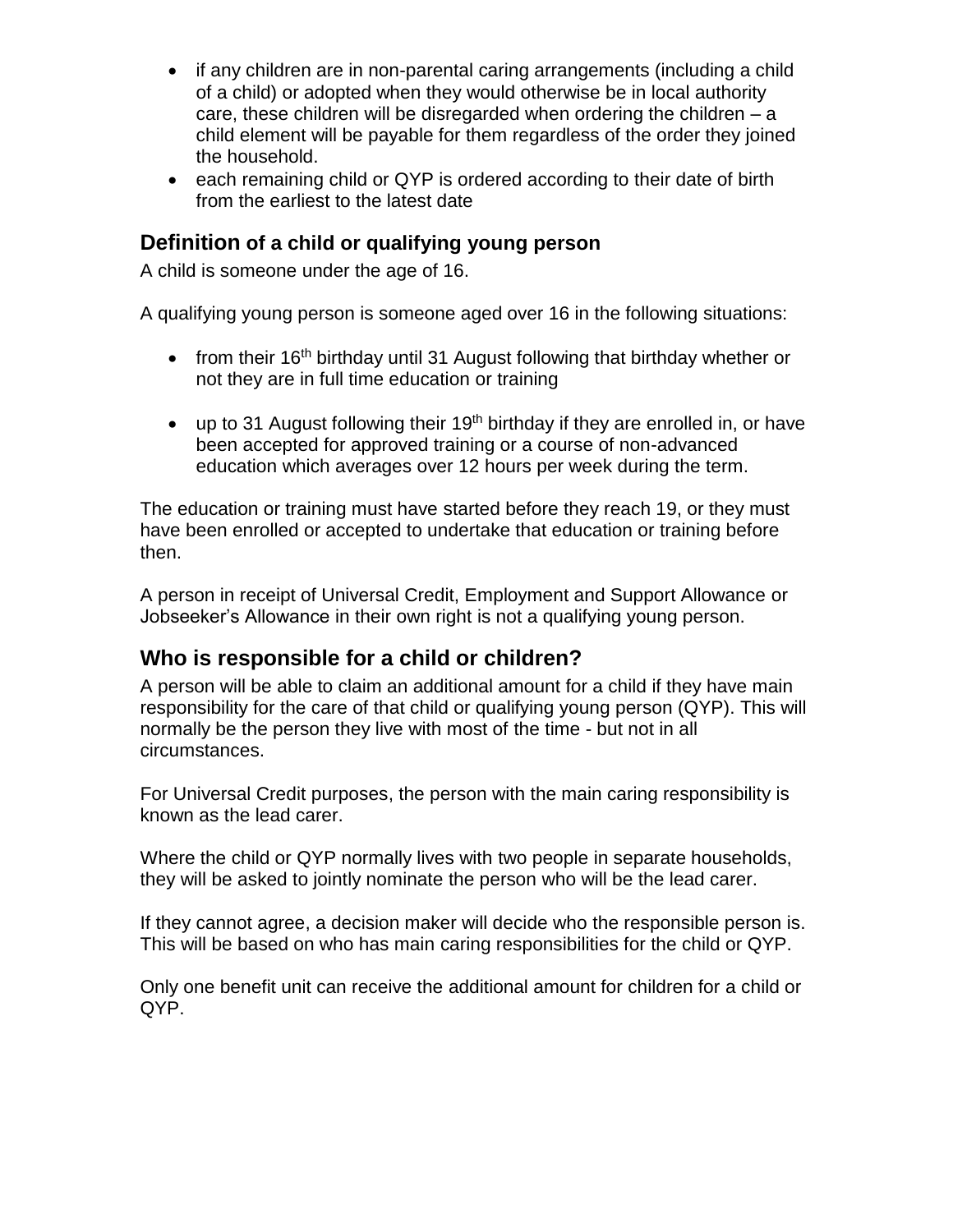A claimant cannot be responsible for a QYP who they are living with as part of a couple.

### <span id="page-7-0"></span>**Ineligible partners with children**

A person is responsible for a child or qualifying young person (QYP) who normally lives with them regardless of whether they are the child of an ineligible partner. See ineligible partners.

If the eligible and ineligible partners are living together as a couple, the child is still 'normally living with' the eligible partner and is therefore part of their Universal Credit claim. The child will be taken into account for the additional amount for children (subject to the 2 child maximum) and housing in the eligible partner's claim.

### <span id="page-7-1"></span>**Verifying a child or qualifying young person's details**

<span id="page-7-2"></span>Child Benefit Service (CBS) is used to verify existence, residency and responsibility of the child or qualifying young person (QYP). DWP have an agreement with HMRC which allows certain staff to have access CBS.

The life event portal can be used to verify child details before a claim to Child Benefit is made.

Not being in receipt of Child Benefit does not necessarily mean that a claimant is not entitled to the additional amount for children.

If the child or QYP is not on CBS or the life event portal (for example, in the case of a new born child) the claimant must provide acceptable proof:

- of the existence of a child or QYP for example, an adoption certificate, full birth certificate or passport
- that they have responsibility for the child or QYP for example, a Child Benefit award letter
- of the relationship of the child to the claimant for example, adoption certificate or full birth certificate

The claimant does not need to provide all of the above but the agent must be satisfied the claimant has responsibility for the child or QYP.

If the child or QYP is disabled, the Customer Information System (Searchlight) must be accessed to confirm they receive Disability Living Allowance, Personal Independence Payment or Child Disability Payment (in Scotland).

If this cannot be verified through the Customer Information System (Searchlight), the claimant must provide evidence. This could include:

 Disability Living Allowance, Personal Independence Payment or Child Disability Payment (in Scotland) award letter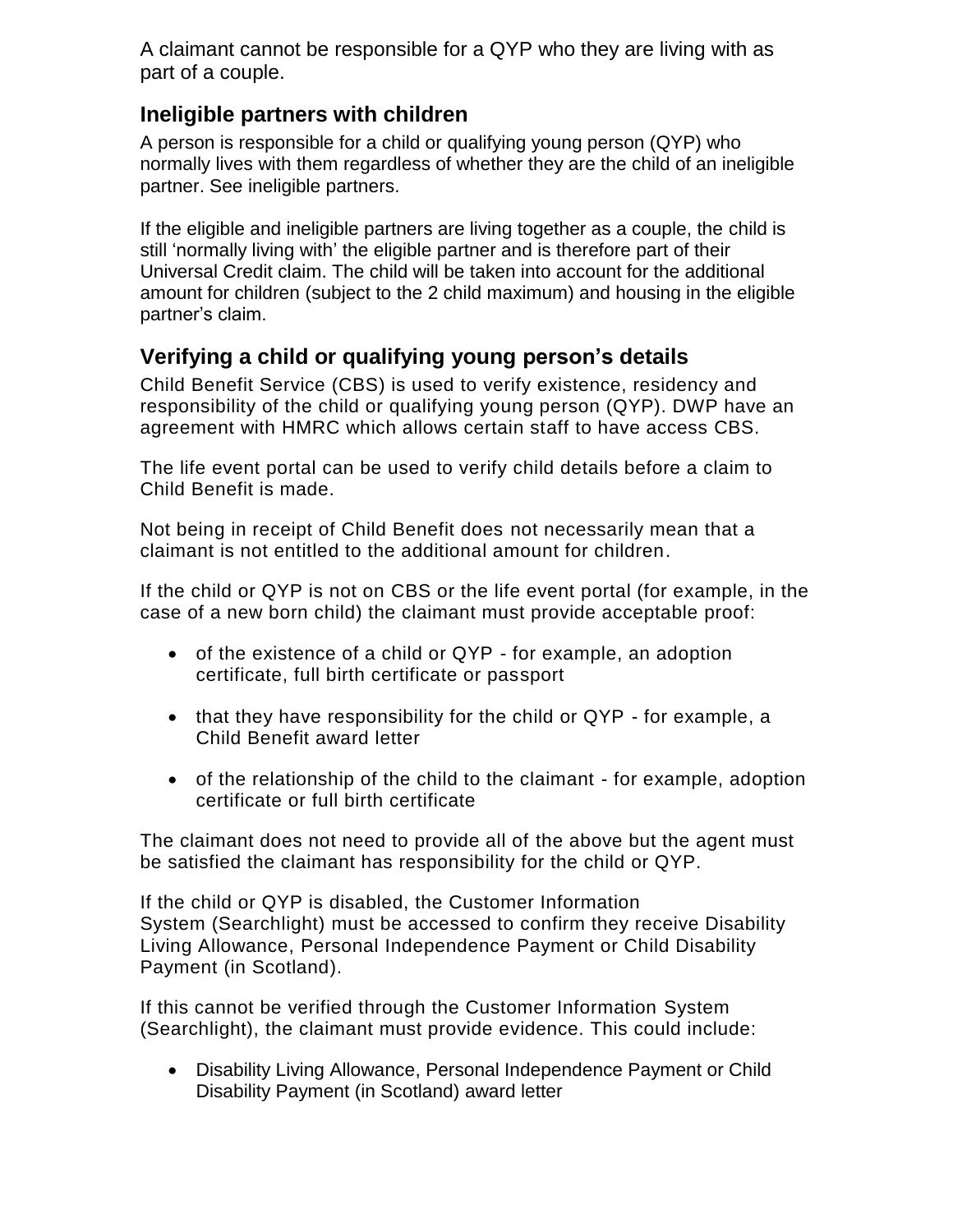• a letter from a doctor or ophthalmologist if the child is blind These are examples and not a complete list.

If the information on CBS and the Customer Information System (Searchlight) differ to what the claimant has entered on their account, the information already held on both these systems will be used.

## **When the additional amount for children won't be paid**

The additional amount for children will not be paid if the child or qualifying young person (QYP) is:

- $\bullet$  in prison
- the third or subsequent child in a household born on or after 6 April 2017 unless an exception applies - see [Exceptions to the additional amounts](#page-1-1) for [a maximum of 2 children\)](#page-1-1)
- looked after by a local authority see below for exceptions
- looked after by a foster carer see [Foster carers](https://intranet.dwp.gov.uk/policy/foster-carers)
- temporarily absent from the household for 6 months or more
- absent from Great Britain for 1 month or more this can be extended for a further month if the absence is due to the death of a close relative of the child or QYP)
- living outside the UK
- no longer part of the benefit unit
- aged 16 and not in full-time non-advanced education

Currently part of someone else's benefit claims for:

- Child Tax Credit
- Employment and Support Allowance
- Jobseeker's Allowance

### <span id="page-8-0"></span>**When a child or qualifying young person is looked after by a local authority**

For Universal Credit, 'looked after by a local authority' refers to a child or qualifying young person (QYP) who is being cared for or housed by a local authority for a reason other than respite care.

The child may be placed with a foster parent or another family member.

The local authority will provide financial support for the child or QYP and the responsible person will no longer be eligible for the additional amount for children.

There are two exceptions to when the additional amount for children will be awarded for a child or QYP who is looked after by a local authority. These are:

- during a short break of respite care, if this exceeds 6 months temporary absence rules will apply
- $\bullet$  when the local authority places the child or QYP to live with (or to continue to live with,) their parent or a person who has parental responsibility for them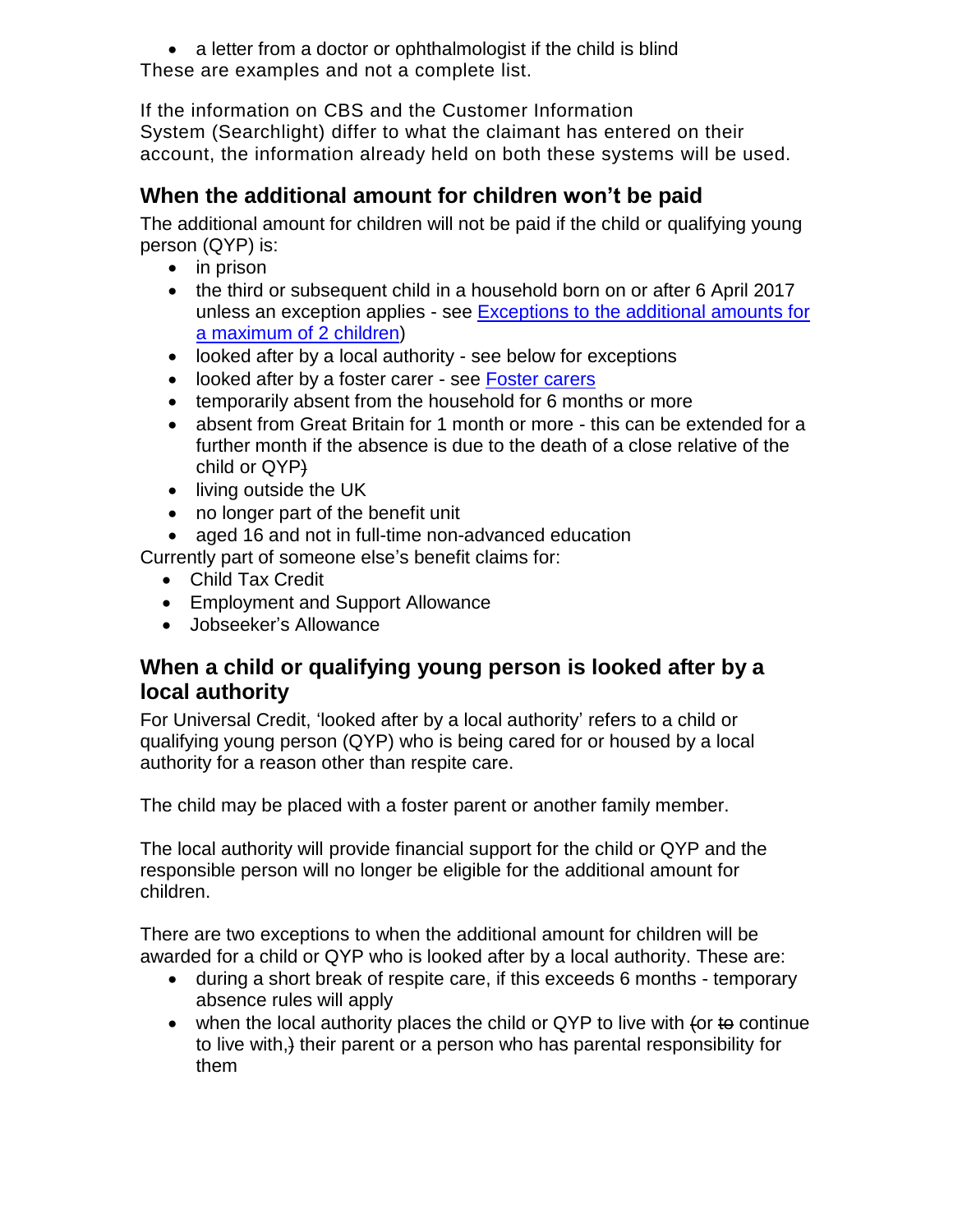## <span id="page-9-0"></span>**Disabled Child Addition**

Families with one or more disabled children or qualifying young person (QYP) may be eligible for extra support through the Disabled Child Addition.

In most cases the Disabled Child Addition can only be considered where the additional amount for children has already been awarded for the child or QYP with the disability.

However, non-payment of the additional amount for children for any third or subsequent children or QYP will not prevent payment of the Disabled Child Addition.

#### **Example**

A claimant has 3 disabled children and is only eligible for the additional amount for children for 2 of the children. The Disabled Child Addition will be paid for all 3 children.

The disabled child addition is payable at 2 rates:

Higher Rate when the child or qualifying young person (QYP):

- receives the higher rate Disability Living Allowance or Child Disability Payment (in Scotland) care component
- receives Personal Independence enhanced daily living
- is blind a child or QYP who is blind might not be in receipt of Disability Living Allowance or Personal Independence Payment (the claimant will be asked to provide a Certificate of Visual Impairment)

Lower Rate when the child or QYP receives:

- Disability Living Allowance or Child Disability Payment (in Scotland) at the middle rate or lower rate care
- Disability Living Allowance Mobility Allowance
- Personal Independence Payment standard daily living rate
- Personal Independence Payment standard or enhanced Mobility rate

### <span id="page-9-1"></span>**Child or Qualifying young person is aged 16 and over**

A claimant must notify Universal Credit if their child is going to continue in fulltime non-advanced education or approved training after the age of 16. This is so they can continue to receive the additional amount for children and the Disabled Child Addition if appropriate.

Non-advanced education is study up to the standard of the following:

- GCSEs
- A levels or equivalent
- NVQ/SVQ level 1, 2 or 3
- BTEC National Diploma, Ordinary National Certificate and First Diploma
- Scottish Standard Grades
- Scottish Highers